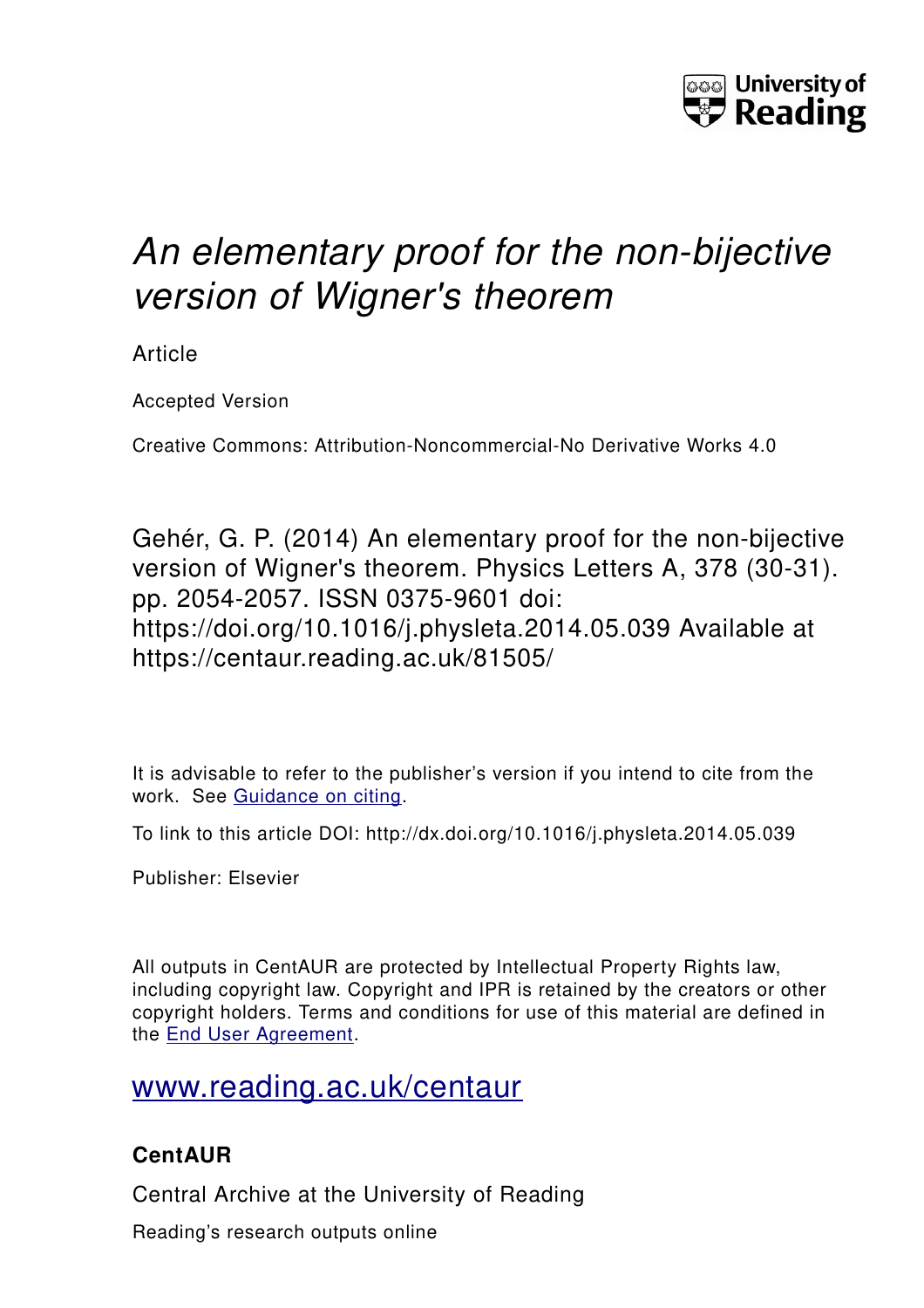#### AN ELEMENTARY PROOF FOR THE NON-BIJECTIVE VERSION OF WIGNER'S THEOREM

#### GY. P. GEHÉR

Abstract. The non-bijective version of Wigner's theorem states that a map which is defined on the set of self-adjoint, rank-one projections (or pure states) of a complex Hilbert space and which preserves the transition probability between any two elements, is induced by a linear or antilinear isometry. We present a completely new, elementary and very short proof of this famous theorem which is very important in quantum mechanics. We do not assume bijectivity of the mapping or separability of the underlying space like in many other proofs.

#### AMS (2010): 46C05, 46C50.

#### PACS (2010): 11.30.-j, 03.65.Ta.

Keywords: Wigner's theorem, quantum mechanical symmetry transformation, linear and antilinear isometries, resolving set.

#### 1. INTRODUCTION

E. P. Wigner was the first who introduced the definition of the so called symmetries in quantum mechanics. A symmetry is a transformation of a quantum structure that preserves a certain quantity or relation. Specifically, a symmetry on the set of rank-one projections that preserves the transition probability between any two elements is usually called a Wigner symmetry. It was stated in [1] in 1931 that every bijective Wigner symmetry is induced by a unitary or an antiunitary operator. This result is known as Wigner's theorem. The more general, non-bijective version is also well-known and it states that every (not necessarily bijective) Wigner symmetry is induced by a linear or an antilinear isometry.

It is worth mentioning that U. Uhlhorn proved a certain generalization of the bijective Wigner theorem in [2]. Namely he only assumed that the bijective transformation preserves orthogonality in both directions. However, in that proof the bijectivity assumption and the condition that the underlying space is at least three-dimensional are crucial. We note that the general version of Wigner's theorem cannot be extended in such way, in fact, there are very simple examples which show that usually a transformation that preserves orthogonality in both directions is not induced by a linear or an antilinear isometry.

If we consider a unitary or an antiunitary operator on the underlying Hilbert space, then it obviously defines a Wigner symmetry. The hard part is to prove the reverse direction. A very simple example for a unitary transformation is a rotation of the coordinate system. The well-known time reversal operator cannot be linear, but it can be realized as an antiunitary operator (see [1]). On a separable Hilbert space the shift operator

$$
\mathbf{S}(x_1, x_2, \dots) = (0, x_1, x_2, \dots)
$$

provides a linear isometry which is not unitary (since it is not bijective) and it corresponds to a (non-bijective) Wigner symmetry.

In quantum mechanics, a complex Hilbert space is associated to every quantum system where usually separability is assumed. However, there are certain situation in quantum field theory where it is necessary to consider non-separable Hilbert spaces as well. A very simple example is the following: if we consider an infinite tensor product of at least two-dimensional Hilbert spaces, then it will be non-separable (see e. g. [3, page 86–87]). Therefore it is relevant to consider Wigner symmetries on non-separable spaces as well.

Concerning the history of the theorem, Wigner himself did not give a rigorous mathematical proof. The first such proof (for the bijective case) was given by J. S. Lomont and P. Mendelson, thirty-two years later in [4]. One year after that V. Bargmann gave another proof in [5]. Several other proofs were given so far for the bijective and non-bijective versions, see for instance [6, 7, 8, 9, 10, 11, 12].

In *Physics Letters A* recently three elementary and short proofs were given: two in [13] and one in [14]. However, in the first paper bijectivity of the mapping and separability of the underlying Hilbert space are assumed, and in the second letter two times differentiability is assumed. The aim of the present work is to give a very short and elementary proof for the non-bijective version of Wigner's theorem, first for separable Hilbert spaces and then, as a consequence, for the non-separable case.

Throughout this paper H will denote a complex Hilbert space and  $\mathcal{P}_1 = \mathcal{P}_1(\mathcal{H})$  will denote the set of *rank-one* and self-adjoint projections on H, i. e.

$$
\mathcal{P}_1 = \{ \mathbf{P}[\vec{v}] \colon \vec{v} \in \mathcal{H}, \|\vec{v}\| = 1 \}
$$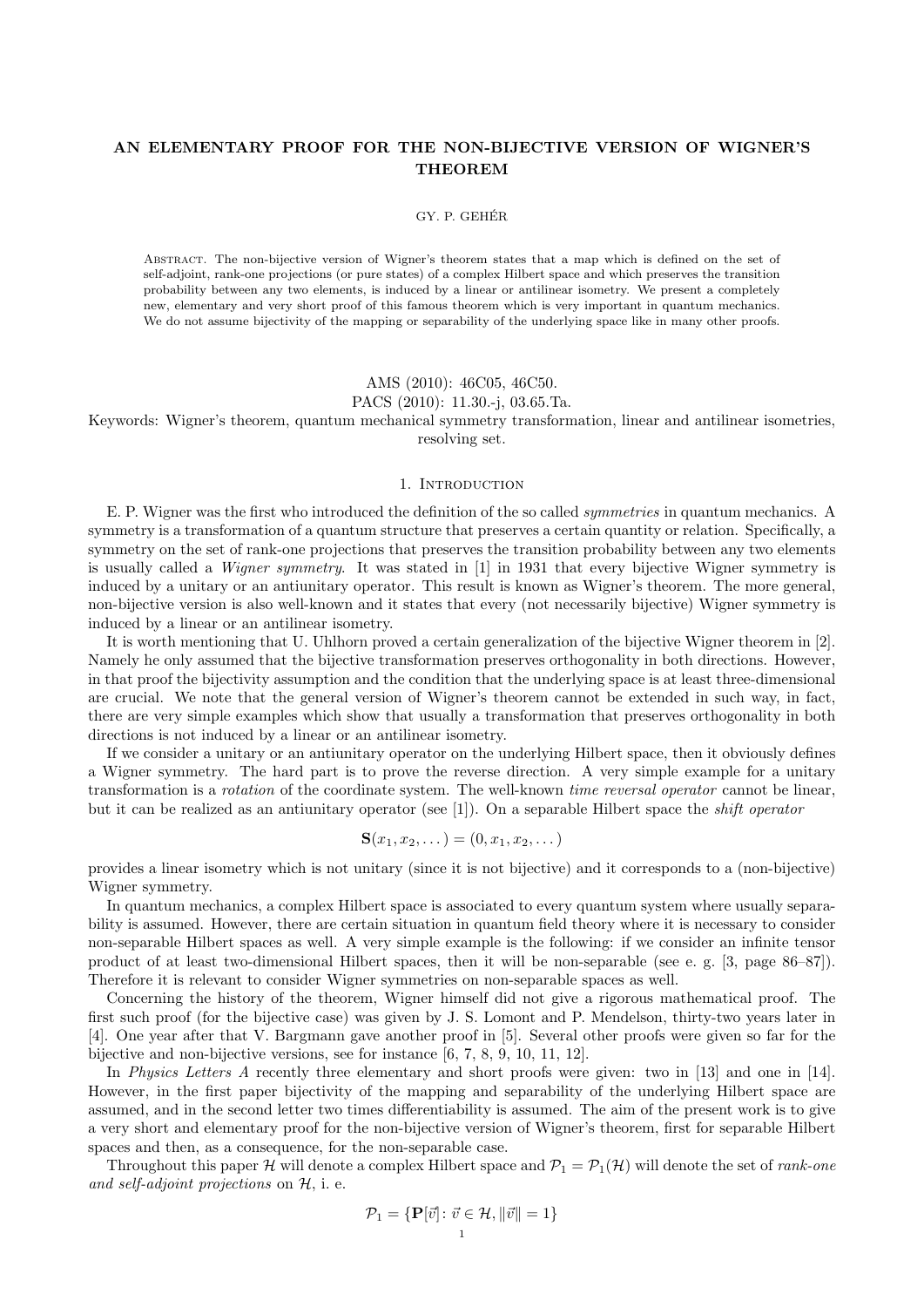where  $\mathbf{P}[\vec{v}]$  refers to the projection with precise range  $\mathbb{C} \cdot \vec{v}$ . The notations  $|\vec{v}\rangle\langle\vec{v}|$  or  $\vec{v} \otimes \vec{v}$  are also favourable versions for  $\mathbf{P}[\vec{v}]$ . We note that the so-called *unit rays* (or *pure states*) of H and the *one-dimensional subspaces* of  $H$  can be identified with  $P_1$  in a very natural way.

The transition probability between two elements  $P[\vec{v}]$  and  $P[\vec{w}]$  is the quantity  $\text{Tr } P[\vec{v}]P[\vec{w}] = |\langle \vec{v}, \vec{w} \rangle|^2$ . Since projections are operators on H, the usual operator-norm naturally defines a metric on  $\mathcal{P}_1$  i. e.:  $d(\mathbf{P}[\vec{v}], \mathbf{P}[\vec{w}]) =$  $\|\mathbf{P}[\vec{v}] - \mathbf{P}[\vec{w}]\|$ . This is the so-called *gap metric* (see also [15]). The equation

$$
\|\mathbf{P}[\vec{v}] - \mathbf{P}[\vec{w}]\| = \sqrt{1 - |\langle \vec{v}, \vec{w} \rangle|^2} = \sqrt{1 - \text{Tr}\,\mathbf{P}[\vec{v}]\mathbf{P}[\vec{w}]}
$$

is very well-known. Below, we state the non-bijective Wigner theorem which will be proven here.

**Wigner's theorem** Let H be a complex Hilbert space and let us consider an arbitrary mapping  $f: \mathcal{P}_1 \to \mathcal{P}_1$ which preserves the transition probability, *i. e.*:

(1) 
$$
\operatorname{Tr} \mathbf{P}[\vec{v}] \mathbf{P}[\vec{w}] = \operatorname{Tr} f(\mathbf{P}[\vec{v}]) f(\mathbf{P}[\vec{w}]) \quad (\|\vec{v}\| = \|\vec{w}\| = 1).
$$

Then there exists a linear or antilinear isometry  $\mathbf{W} : \mathcal{H} \to \mathcal{H}$  such that the equation

$$
f(\mathbf{P}[\vec{v}]) = \mathbf{W} \mathbf{P}[\vec{v}] \mathbf{W}^* = \mathbf{P}[\mathbf{W}\vec{v}]
$$

is satisfied for every unit vector  $\vec{v} \in \mathcal{H}$ .

An easy assertion shows that  $(1)$  holds if and only if f is an isometry with respect to the gap metric. Now, let us consider an arbitrary metric space  $(X, d)$  and two subsets  $D, R \subseteq X$ . We say that R resolves D if for every two points  $x_1, x_2 \in D$  whenever  $d(x_1, y) = d(x_2, y)$  is satisfied for all  $y \in R$ , we necessarily have  $x_1 = x_2$ (see also [16]). For instance on the plane  $(\mathbb{R}^2)$  three arbitrary points not lying on a single line resolves the whole plane. Another example is when D is a half-plane and R consists of two different points of the boundary of D.

In Section 2 we present our proof for separable Hilbert spaces. Our strategy is the following: first, we find a set which resolves a dense subset  $D \subseteq \mathcal{P}_1$ . Second, we show that using a linear or antilinear isometry V we can assume that our mapping acts as the identity mapping on D. Finally, we conclude that this mapping necessarily has to be the identity on the whole of  $\mathcal{P}_1$ .

In Section 3 we prove the non-separable case, and we close our letter with some concluding remarks in Section 4.

#### 2. Proof of the separable case

We will denote the dimension of our separable Hilbert space  $\mathcal{H}$  by  $N \in \mathbb{N} \cup \{\infty\}$ . Since Wigner's theorem is trivially true for one-dimensional spaces, we always assume that  $N > 1$ . The symbol  $\mathbb{N}_N$  will stand for the set  $\{1, 2, ..., N\}$  if  $N < \infty$ , and for the set of natural numbers if  $N = \infty$ . We fix an orthonormal base:  $\{\vec{e}_j\}_{j=1}^N$ . Throughout the paper  $v_j := \langle \vec{v}, \vec{e}_j \rangle$  will denote the jth coordinate of a given unit vector  $\vec{v}$ .

It is quite easy to see that the set

$$
D := \{ \mathbf{P}[\vec{v}] \colon v_j \neq 0, \ \forall \ j \in \mathbb{N}_N \} \subseteq \mathcal{P}_1
$$

is dense in  $\mathcal{P}_1$  (with respect to the gap metric). Hence, if we could somehow show that  $f(\mathbf{P}[\vec{v}]) = \mathbf{P}[\vec{v}]$  is valid for every  $P[\vec{v}] \in D$ , it would be true on the whole of  $\mathcal{P}_1$ , since isometries are continuous. In the lemma below we give a set  $R \subseteq \mathcal{P}_1$  which resolves the set D defined above.

**Lemma** Let  $\mathcal{H}$  be an arbitrary separable (finite or infinite-dimensional) Hilbert space. The set

$$
R = \{ \mathbf{P}[\vec{e}_j] \}_{j=1}^N \cup \{ \mathbf{P}[\frac{1}{\sqrt{2}}(\vec{e}_j - \vec{e}_{j+1})], \mathbf{P}[\frac{1}{\sqrt{2}}(\vec{e}_j + i\vec{e}_{j+1})] \}_{1 \leq j < N}
$$

resolves D.

*Proof.* We choose two arbitrary projections  $P[\vec{v}], P[\vec{w}] \in D$  such that  $\|\mathbf{P}[\vec{v}] - \mathbf{P}[\vec{h}]\| = \|\mathbf{P}[\vec{w}] - \mathbf{P}[\vec{h}]\|$  is satisfied for every  $\mathbf{P}[\vec{h}] \in R$ . Thus, we have

$$
|v_j| = |w_j| \qquad (\forall \ j)
$$

(3) 
$$
|v_j - v_{j+1}| = |w_j - w_{j+1}| \qquad (1 \le j < N)
$$

(4) 
$$
|v_j - iv_{j+1}| = |w_j - iw_{j+1}| \qquad (1 \le j < N).
$$

Multiplying  $\vec{v}$  by a complex number of modulus one, we may assume that  $v_1 = w_1(\neq 0)$  holds. Suppose that  $v_k = w_k(\neq 0)$  was proven for a number  $1 \leq k < N$ . Then (2), (3) and (4) for  $j = k$  gives us  $v_{k+1} = w_{k+1}(\neq 0)$ . This verifies that  $\mathbf{P}[\vec{v}] = \mathbf{P}[\vec{w}]$  is fulfilled, and therefore R resolves D.

We note that R does not resolve  $P_1$ . An easy counterexample is obtained if we put  $\vec{v} = 1/2$ √ note that R does not resolve  $\mathcal{P}_1$ . An easy counterexample is obtained if we put  $\vec{v} = 1/\sqrt{2} \cdot (\vec{e}_1 + \vec{e}_3)$  and  $\vec{w} = 1/\sqrt{2 \cdot (\vec{e_1} + i\vec{e_3})}$ . We also note that if somehow we could show that f is the identity mapping on R, then necessarily  $f(D) \subseteq D$  holds, and by the above lemma f has to be the identity mapping on D, and hence on  $\mathcal{P}_1$ . Now, we are in position to present our proof.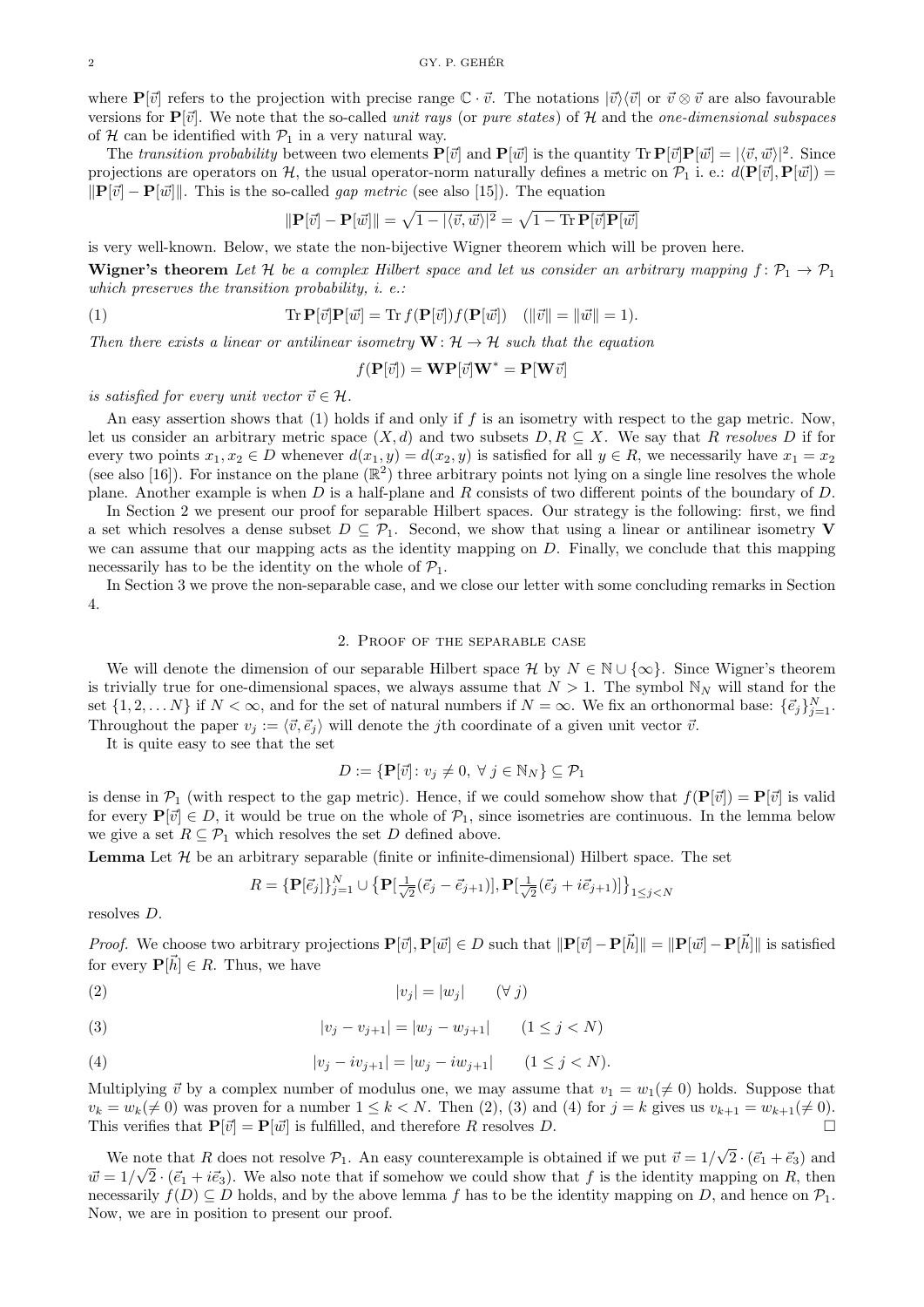Proof of Wigner's theorem in the separable case. For every  $j \in \mathbb{N}_N$  let  $\mathbf{P}[\vec{g}_j] = f(\mathbf{P}[\vec{e}_j])$ , then  $\{\vec{g}_j\}_{j=1}^N$  has to be an orthonormal system, but it is not necessarily a base. We will denote the subspace which is generated by this system by H'. Let  $\vec{v}$  be an arbitrary unit vector in H and let  $f(\mathbf{P}[\vec{v}]) = \mathbf{P}[\vec{w}]$ . From (1) we get  $|v_j| = |\langle \vec{w}, g_j \rangle|$  $(j \in \mathbb{N}_N)$ , and since  $\|\vec{w}\|^2 = 1 = \|\vec{v}\|^2 = \sum_{j=1}^N |v_j|^2 = \sum_{j=1}^N |\langle \vec{w}, g_j \rangle|^2$ , Parseval's identity (see [17, Theorem I.4.13]) implies  $\vec{w} \in \mathcal{H}'$ . We define a linear isometry  $\mathbf{V} : \mathcal{H} \to \mathcal{H}$  by  $\mathbf{V} \vec{e}_j = \vec{g}_j$   $(j \in \mathbb{N}_N)$ . Obviously the mappings  $f(\cdot)$  and  $V^*f(\cdot)V$  satisfy (1) simultaneously because  $V^*$  maps  $\mathcal{H}'$  isometrically onto H and hence the equality  $|\langle \vec{x}, \vec{y} \rangle| = |\langle V^* \vec{x}, V^* \vec{y} \rangle| \ (\vec{x}, \vec{y} \in \mathcal{H}', \|\vec{x}\| = \|\vec{y}\| = 1)$  is true. Moreover, the new mapping leaves the elements  $\mathbf{P}[\vec{e}_j]$  $(j \in \mathbb{N}_N)$  invariant. Thus from now on, without loss of generality we may assume that every  $\mathbf{P}[\vec{e}_j]$   $(j \in \mathbb{N}_N)$  is a fixpoint.

Let  $f(\mathbf{P}[\vec{v}]) = \mathbf{P}[\vec{w}]$ , then by the latter assumption we clearly have

$$
|w_j| = \sqrt{\text{Tr } \mathbf{P}[\vec{w}] \mathbf{P}[\vec{e}_j]} = \sqrt{\text{Tr } f(\mathbf{P}[\vec{v}]) f(\mathbf{P}[\vec{e}_j])} = \sqrt{\text{Tr } \mathbf{P}[\vec{v}] \mathbf{P}[\vec{e}_j]} = |v_j| \qquad (\forall j).
$$

An easy observation from (1) gives us that

$$
f(\mathbf{P}[1/\sqrt{2} \cdot (\vec{e}_j - \vec{e}_{j+1})]) = \mathbf{P}[1/\sqrt{2} \cdot (\vec{e}_j - \delta_{j+1}\vec{e}_{j+1})]
$$

and

$$
f\big(\mathbf{P}[1/\sqrt{2}\cdot(\vec{e}_j+i\vec{e}_{j+1})]\big)=\mathbf{P}[1/\sqrt{2}\cdot(\vec{e}_j-\varepsilon_{j+1}\vec{e}_{j+1})]
$$

hold for all  $1 \leq j \leq N$  with some complex numbers such that  $|\delta_{j+1}| = |\varepsilon_{j+1}| = 1$ . Again, using (1) we easily observe the following

$$
\sqrt{2} = |\langle (\vec{e}_j - \vec{e}_{j+1}), (\vec{e}_j + i\vec{e}_{j+1}) \rangle| = |\langle (\vec{e}_j - \delta_{j+1}\vec{e}_{j+1}), (\vec{e}_j - \varepsilon_{j+1}\vec{e}_{j+1}) \rangle| = |1 + \delta_{j+1}\overline{\varepsilon_{j+1}}|,
$$

which gives us  $\delta_{j+1} = \pm i \varepsilon_{j+1}$   $(j < \mathbb{N})$ .

If  $\varepsilon_2 = i\delta_2$  is fulfilled, we define the unitary operator U with the equations  $\mathbf{U}\vec{e_1} = \vec{e_1}$  and  $\mathbf{U}\vec{e_k} = \left(\prod_{j=2}^k \delta_j\right)\vec{e_k}$  $(k > 1)$ . If  $\varepsilon_2 = -i\delta_2$  is satisfied then we define the antiunitary operator U by the previous equations. Both of  $f(\cdot)$  and  $\mathbf{U}^* f(\cdot) \mathbf{U}$  satisfy (1) simultaneously. Moreover, the latter one leaves  $\mathbf{P}[\vec{e}_j]$  ( $j = 1, 2, \ldots$ ),  $\mathbf{P}[1/\sqrt{2} \cdot (\vec{e}_j - \vec{e}_{j+1})]$   $(j < N)$  and  $\mathbf{P}[1/\sqrt{2} \cdot (\vec{e}_1 + i\vec{e}_2)]$  fixed. From now on we assume that this holds for f. Then we also have the equalities  $f(\mathbf{P}[1/\sqrt{2} \cdot (\vec{e}_j + i\vec{e}_{j+1})]) = \mathbf{P}[1/\sqrt{2} \cdot (\vec{e}_j \pm i\vec{e}_{j+1})]$  for each  $1 < j < N$ .

Now, assume that there exists an index  $j > 1$  for which  $f(\mathbf{P}[1/\sqrt{2} \cdot (\vec{e}_j + i \vec{e}_{j+1})]) = \mathbf{P}[1/\sqrt{2} \cdot (\vec{e}_j - i \vec{e}_{j+1})]$  is satisfied. We may assume that this  $j$  is the first such index. First, we show that this implies

(5) 
$$
f(\mathbf{P}[v_{j-1}\vec{e}_{j-1}+t\vec{e}_j+v_{j+1}\vec{e}_{j+1}]) = \mathbf{P}[v_{j-1}\vec{e}_{j-1}+t\vec{e}_j+\overline{v_{j+1}}\vec{e}_{j+1}]
$$

for every  $t > 0, v_{j-1} \neq 0, v_{j+1} \neq 0, |v_{j-1}|^2 + t^2 + |v_{j+1}|^2 = 1$ . After that we prove that this is not possible, which verifies that f is the identity mapping on  $\mathcal{P}_1$ , and that will complete our proof.

In order to see (5), let  $f(\mathbf{P}[v_{j-1}\vec{e}_{j-1} + t\vec{e}_j + v_{j+1}\vec{e}_{j+1}]) = \mathbf{P}[w_{j-1}\vec{e}_{j-1} + s\vec{e}_j + w_{j+1}\vec{e}_{j+1}]$  where  $s \ge 0$ . By (1) we obtain  $t = s$ . Because the equations  $|v_{j-1}| = |w_{j-1}|$ ,  $|v_{j-1} - t| = |w_{j-1} - t|$  and  $|v_{j-1} - it| = |w_{j-1} - it|$  are fulfilled, we easily get  $w_{j-1} = v_{j-1}$ . Similarly, from the equations:  $|v_{j+1}| = |w_{j+1}|$ ,  $|v_{j+1} - t| = |w_{j+1} - t|$  and  $|t - iv_{j+1}| = |t + iw_{j+1}|$ , we obtain  $w_{j+1} = \overline{v_{j+1}}$ . Therefore (5) has to be true.

Finally, we consider two concrete vectors:  $\vec{x} = \frac{-1}{2}\vec{e}_{j-1} + \frac{1}{2}\vec{e}_j + \frac{1}{\sqrt{2}}\vec{e}_j$  $\frac{1}{2}\vec{e}_{j+1}$  and  $\vec{y} = \frac{i}{2}\vec{e}_{j-1} + \frac{1}{2}\vec{e}_j + \frac{i}{\sqrt{2}}$  $\frac{1}{2}\vec{e}_{j+1}$ . Then from (5) we have  $\sqrt{2}/4 = |i/4 + 1/4 - i/2| = \sqrt{\text{Tr } \mathbf{P}[\vec{x}] \mathbf{P}[\vec{y}]} = \sqrt{\text{Tr } f(\mathbf{P}[\vec{x}]) f(\mathbf{P}[\vec{y}])} = |i/4 + 1/4 + i/2| = \sqrt{10}/4$ , which is clearly a contradiction. Therefore  $f$  has to be the identity mapping on  $R$ , and hence on the whole of  $\mathcal{P}_1$ .

#### 3. The proof in non-separable spaces

Now, as a consequence we prove Wigner's theorem in the non-separable case.

#### Proof of Wigner's theorem in the non-separable case. Let

 $\{\vec{e}_1,\vec{e}_2\}\cup\{\vec{e}_{\theta,i}:\theta\in\Theta,j\in\mathbb{N},j\geq 3\}$  denote an orthonormal base in H. If we write  $\vec{e}_{\theta,j}$  with  $j=1$  or 2, we mean  $\vec{e}_i$ . By a similar argument as in the previous section (i. e. using an isometry), we may assume that f leaves all projections  $\mathbf{P}[\vec{e}_{\theta,j}]$  invariant.

For a  $\theta \in \Theta$  let  $\mathcal{K}_{\theta}$  be the subspace in H that is generated by  $\{\vec{e}_{\theta,j} : j \in \mathbb{N}\}\$ . It is quite obvious that if we restrict f to the set  $\mathcal{P}_1(\mathcal{K}_{\theta}) \subseteq \mathcal{P}_1$ , we get a mapping on  $\mathcal{P}_1(\mathcal{K}_{\theta})$  which satisfies (1). Using a unitary or an antiunitary operator for which every  $\vec{e}_{\theta,j}$  is an eigenvector, as in the previous section, we may assume that f is the identity mapping on  $\mathcal{P}_1(\mathcal{K}_{\theta})$ . It is important to note that the action of the corresponding unitary or antiunitary operator on the two-dimensional subspace  $\{\alpha \vec{e}_{\xi_1} + \beta \vec{e}_{i_2} : \alpha, \beta \in \mathbb{C}\}\$ is independent of the choice of θ. Therefore, we may assume that for every θ ∈ Θ, f maps on  $\mathcal{P}_1(\mathcal{K}_\theta)$  identically.

Finally, we prove that this implies that f is the identity mapping on  $\mathcal{P}_1$ . Consider an arbitrary projection  ${\bf P}[\vec{v}] \in \mathcal{P}_1$  for which  $v_1 \neq 0$ . The set of these projections is clearly dense in  $\mathcal{P}_1$ . Hence, if we could show that  $f(\mathbf{P}[\vec{v}]) = \mathbf{P}[\vec{v}]$  holds, it would show that f is the identity on  $\mathcal{P}_1$ .

Let  $\mathbf{P}[\vec{w}] := f(\mathbf{P}[\vec{v}]), \ \vec{v}_{\theta} := \sum_{j=1}^{\infty} \langle \vec{v}, \vec{e}_{\theta,j} \rangle \vec{e}_{\theta,j}$  and  $\vec{w}_{\theta} := \sum_{j=1}^{\infty} \langle \vec{w}, \vec{e}_{\theta,j} \rangle \vec{e}_{\theta,j}$ . Then we infer

$$
|v_{\theta,j}| = |w_{\theta,j}| \quad (\theta \in \Theta, j \in \mathbb{N})
$$